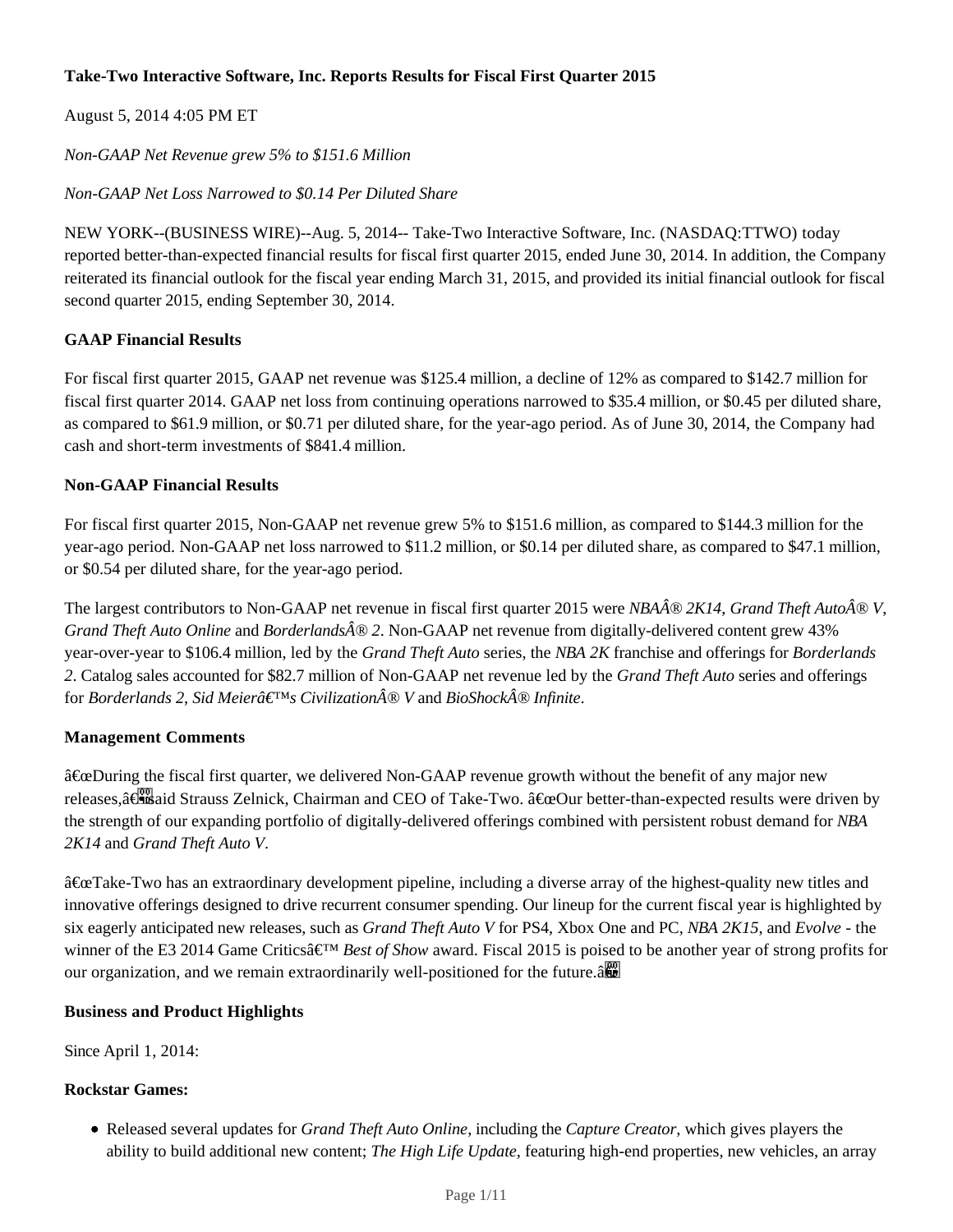of new Jobs and the introduction of the Mental State statistic; the *Iâ€*™*m Not a Hipster Update*, featuring seven new vehicles along with new fashions, hairstyles, animal masks and more; and *The Independence Day Special*, a limited-time offer featuring July 4<sup>th</sup>-themed content, additional properties, as well as new On-call Matchmaking that reduces wait times between matches.

Announced that *Grand Theft Auto V* is planned for release this fall on PS4, Xbox One and PC, bringing acrossthe-board graphical and technical enhancements to the game $\hat{\mathbf{a}} \in \mathbb{R}^N$  already breathtaking open world experience. Current PS3 and Xbox 360 players will have the ability to transfer their *Grand Theft Auto Online* characters and progression to their choice of PS4, Xbox One or PC. All new content and gameplay created for both *Grand Theft Auto V* and *Grand Theft Auto Online* will also be available for the PS4, Xbox One and PC with more to come.

# **2K:**

- Launched *XCOM®: Enemy Unknown* for select Android devices, a mobile version of one of 2012 $\hat{\mathfrak{g}} \in \mathbb{R}^{\text{TMs}}$  most critically acclaimed console/PC releases from Firaxis Games.
- Announced that *Battlebornâ*,  $\phi$ , a new intellectual property for next-gen consoles and PC, is in development at Gearbox Software, the creative team behind *Borderland*s, and is planned for release during fiscal year 2016. The title, which was featured on the August cover of Game Informer, is a blended-genre game that combines first-person shooting, cooperative combat, and an expansive collection of characters to deliver an all-new hero-shooter experience.
- Announced that *Sid Meierâ*  $\in$ <sup>IM</sup>s *Civilization: Beyond Earthâ*,  $\phi$ , a new science fiction-themed entry in the awardwinning *Civilization* franchise, is currently in development by Firaxis Games and is planned for release on October 24, 2014 for PC, Mac and Linux. The title won more than 18 awards globally at the 2014 Electronic Entertainment Expo, including *Best Strategy Game* honors.
- Announced that *Evolveâ"¢*, a new intellectual property for next-gen consoles and PC developed by Turtle Rock Studios, the creators of the cooperative shooter classic, *Left 4 Dead*, won more than 50 editorial honors at the 2014 Electronic Entertainment Expo, including the coveted Game Critics Award top honor for *Best of Show*. The title is now planned to launch globally on February 10, 2015.
- Announced that WWE Superstar John Cena® will be the cover Superstar for *WWEÂ*® 2K15, which will be the first next-gen offering from the series. The title is planned to launch in North America on October 28, 2014, and internationally on October 31, 2014, for Xbox One, Xbox 360, PS4 and PS3.
- Announced that *Borderlands: The Pre-Sequel*â,  $\phi$  is planned for launch on October 14, 2014, in North America and October 17, 2014, internationally on the Xbox 360, PS3 and PC. Co-developed by Gearbox Software and 2K Australia, *Borderlands: The Pre-Sequel* is a new standalone game set in between the award-winning *Borderlands* and *Borderlands 2*.
- Announced that Oklahoma City Thunder superstar, four-time NBA scoring champion, and recently crowned 2014 NBA Most Valuable Player, Kevin Durant, will make his solo cover debut on *NBA 2K15,* the next installment of the top-selling and top-rated NBA video game simulation franchise.\* This year $\hat{\mathbf{f}} \in \mathbb{R}^N$  release will include additional teams and players from the Turkish Airlines Euroleague as part of their exclusive multi-year global partnership. *NBA 2K15* is planned for launch on October 7, 2014, in North America and October 10, 2014, internationally on the PS3, PS4, Xbox 360, Xbox One and PC.

*\* According to 2008 - 2014 Metacritic.com and The NPD Group estimates of U.S. retail video game sales through June 2014.*

# **Financial Outlook for Fiscal 2015**

Take-Two is reiterating its financial outlook for fiscal year 2015, which reflects its better-than-expected fiscal first quarter results and current business trends, strong sales outlook for its upcoming releases, and lower diluted share count, balanced against changes to its release schedule. In addition, the Company is providing its initial financial outlook for its fiscal second quarter ending September 30, 2014 as follows: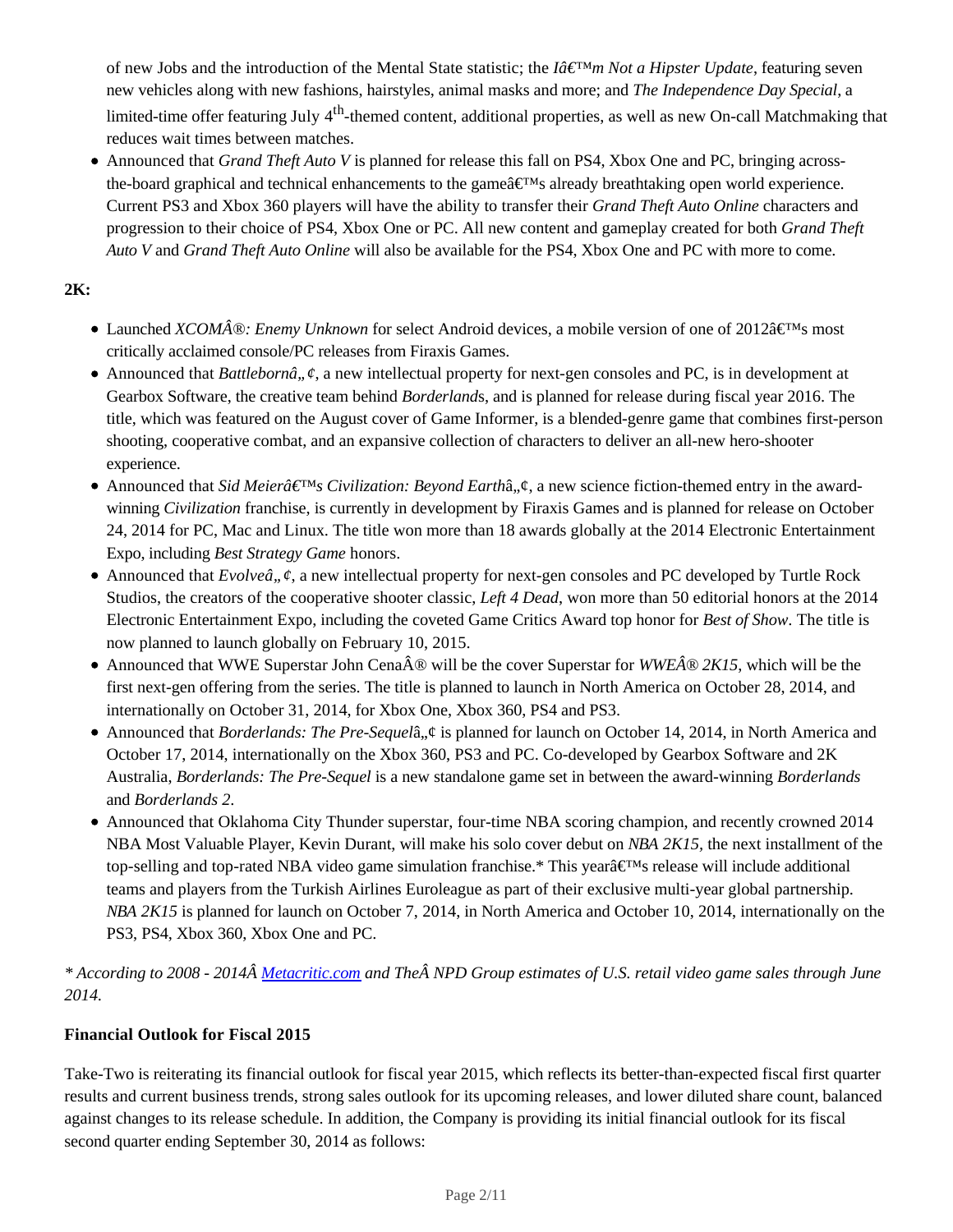| Â |                                                                            | Â | Â |                          | Â |                               |
|---|----------------------------------------------------------------------------|---|---|--------------------------|---|-------------------------------|
|   |                                                                            |   |   | <b>Second Quarter</b>    |   | <b>Fiscal Year</b>            |
|   |                                                                            |   |   | <b>Ending 9/30/2014</b>  | Â | Ending 3/31/2015<br>Â         |
|   | <b>Non-GAAP</b> net revenue                                                |   |   | \$95 to \$110 Million    |   | \$1.35 to \$1.45 Billion<br>Â |
|   | Non-GAAP net income (loss) per diluted share (1)                           |   |   | $(\$0.70)$ to $(\$0.60)$ |   | \$0.80 to \$1.05<br>Â         |
|   | <b>GAAP to Non-GAAP Reconciling Items:</b>                                 |   |   |                          |   |                               |
|   |                                                                            |   |   |                          |   | Â                             |
|   | Net effect from deferral in net revenues and related<br>cost of goods sold |   |   | \$0.00                   |   | \$0.06                        |
|   |                                                                            |   |   |                          |   | Â                             |
|   | Stock-based compensation expense per share $(2)$                           |   |   | \$0.10                   |   | \$0.32                        |
|   |                                                                            |   |   |                          |   | Â                             |
|   | Non-cash amortization of discount on convertible<br>notes per share        |   |   | \$0.05                   |   | \$0.14                        |
|   |                                                                            |   |   |                          |   | Â                             |
|   | Non-cash tax expense per share                                             |   |   | \$0.01                   |   | \$0.02                        |
|   | Â                                                                          |   |   |                          |   |                               |
|   |                                                                            |   |   |                          |   |                               |

Â

Â

For the fiscal year ending March 31, 2015, the Non-GAAP net income per diluted share outlook is calculated using the  $\hat{a} \in \hat{c}$  converted $\hat{a} \oplus \hat{b}$  method as a result of the issuances of our 1.75% Convertible Notes in November 2011 and 1.00% Convertible Notes in June 2013, and Non-GAAP diluted net income is adjusted by adding-back \$7.4 million

1) related to coupon interest and debt issuance costs, net of tax. $\hat{A}$  A For the second quarter ending September 30, 2014, the  $\hat{a} \in \hat{\alpha}$  method is not used for calculating the Non-GAAP net loss per diluted share outlook as the assumed conversion would be anti-dilutive. $\hat{A}$   $\hat{A}$  Shares used to calculate the Non-GAAP net income (loss) per diluted share outlook are as follows:

|                                                |             | Â           |
|------------------------------------------------|-------------|-------------|
|                                                |             | Â           |
| Weighted average basic shares                  | 80 Million  | 81 Million  |
| Add: Weighted average participating shares     | Â-          | 7 Million   |
| Add: Potential Dilution from convertible notes | $\hat{A}$ - | 26 Million  |
| Total weighted average diluted shares          | 80 Million  | 114 Million |
|                                                |             | Ä           |
|                                                |             | Ä           |

2)

The Company's stock-based compensation expense for the periods above includes the cost of approximately 1.8 million restricted shares previously granted to ZelnickMedia that are subject to variable accounting.  $\hat{A}$   $\hat{A}$  Actual expense to be recorded in connection with these shares is dependent upon several factors, including future changes in Take-Two's stock price.

Â

Key assumptions and dependencies underlying the Company's financial outlook include: the timely delivery of the titles included in this financial outlook; continued consumer acceptance of the Xbox One and PS4; the ability to develop and publish products that capture market share for these next-generation systems while continuing to leverage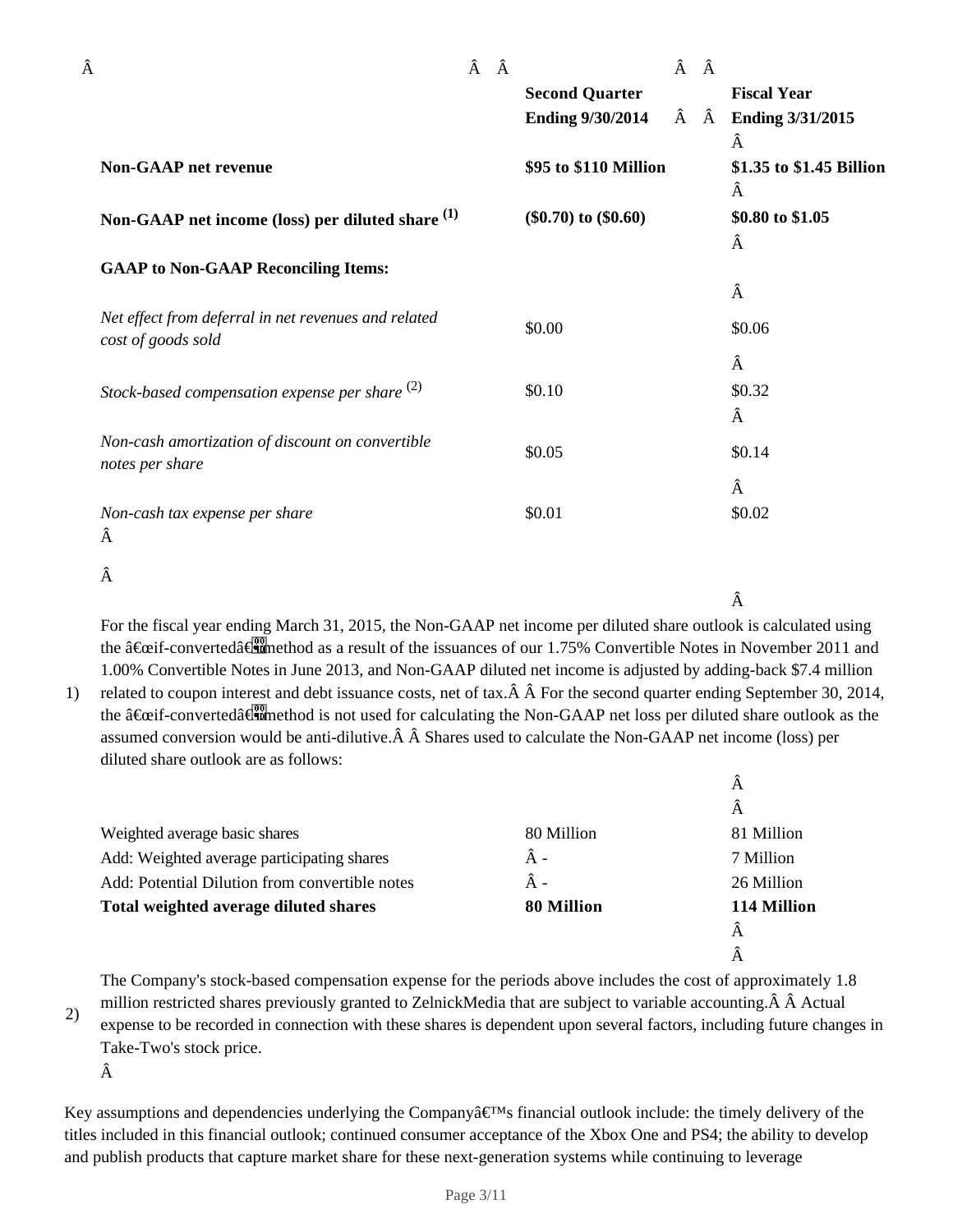opportunities on the Xbox 360, PS3 and PC; and stable foreign exchange rates. See also  $\hat{a} \in \alpha$ Cautionary Note Regarding Forward Looking Statementsa<sup>20</sup> below.

#### **Product Releases**

The following titles were released since April 1, 2014:

|    | Label   Title                                                                                                                                                      | Platforms              | <b>A</b> A <sup>2</sup> Release |
|----|--------------------------------------------------------------------------------------------------------------------------------------------------------------------|------------------------|---------------------------------|
|    | 2K $\hat{A} \hat{A}$ Borderlands 2 Headhunter 5: Sir Hamerlock Versus the Son of $\hat{A} \hat{A}$ Xbox 360, PS3, PC, $\hat{A} \hat{A}$ April 15, Crawmermax (DLC) |                        |                                 |
| 2K | XCOM: Enemy Unknown                                                                                                                                                | <b>Android Devices</b> | April 24,<br>2014               |
| 2K | Sid Meierâ $\epsilon_{\text{TM}}$ s Civilization Revolution 2                                                                                                      | iOS                    | July 2, 2014                    |

Take-Two's lineup of future titles announced to date includes:

| Label             | $\hat{A}$ $\hat{A}$ Title                                                                    | $\hat{A}$ $\hat{A}$ Platforms       | $\hat{A}$ $\hat{A}$ Release Date |
|-------------------|----------------------------------------------------------------------------------------------|-------------------------------------|----------------------------------|
| 2K                | $\hat{A}$ $\hat{A}$ <i>BioShock</i>                                                          | $\hat{A}$ $\hat{A}$ iOS             | $\hat{A}$ $\hat{A}$ Summer 2014  |
| 2K                | <b>NBA 2K15</b>                                                                              | Xbox 360, Xbox One, PS3, PS4,<br>PC | October 7,<br>2014*              |
| 2K                | Borderlands: The Pre-Sequel                                                                  | Xbox 360, PS3, PC, Mac, Linux       | October 14,<br>2014*             |
| 2K                | Sid Meier's Civilization: Beyond<br>Earth                                                    | PC, Mac, Linux                      | October 24,<br>2014              |
| 2K                | <i>WWE 2K15</i>                                                                              | PS3, PS4, Xbox 360, Xbox One        | October 28,<br>2014*             |
| Rockstar<br>Games | Grand Theft Auto V                                                                           | PS4, Xbox One, PC                   | Fall 2014                        |
| 2K                | Evolve                                                                                       | Xbox One, PS4, PC                   | February 10,<br>2015             |
| 2K                | <b>Battleborn</b>                                                                            | PS4, Xbox One, PC                   | Fiscal Year 2016                 |
|                   | *North American release date; international release date typically follows three days after. |                                     |                                  |

Â

#### **Conference Call**

Take-Two will host a conference call today at 4:30 p.m. Eastern Time to review these results and discuss other topics. The call can be accessed by dialing (877) 407-0984 or (201) 689-8577. A live listen-only webcast of the call will be available by visiting http://ir.take2games.com and a replay will be available following the call at the same location.

#### **Non-GAAP Financial Measures**

In addition to reporting financial results in accordance with U.S. generally accepted accounting principles (GAAP), the Company uses Non-GAAP measures of financial performance. The Company believes that these Non-GAAP financial measures, when taken into consideration with the corresponding GAAP financial measures, are important in gaining an understanding of the Company $\hat{a} \in T^M$ s ongoing business. These Non-GAAP financial measures also provide for comparative results from period to period. Therefore, the Company believes it is appropriate to exclude the following Non-GAAP items, net of applicable taxes, as discussed below: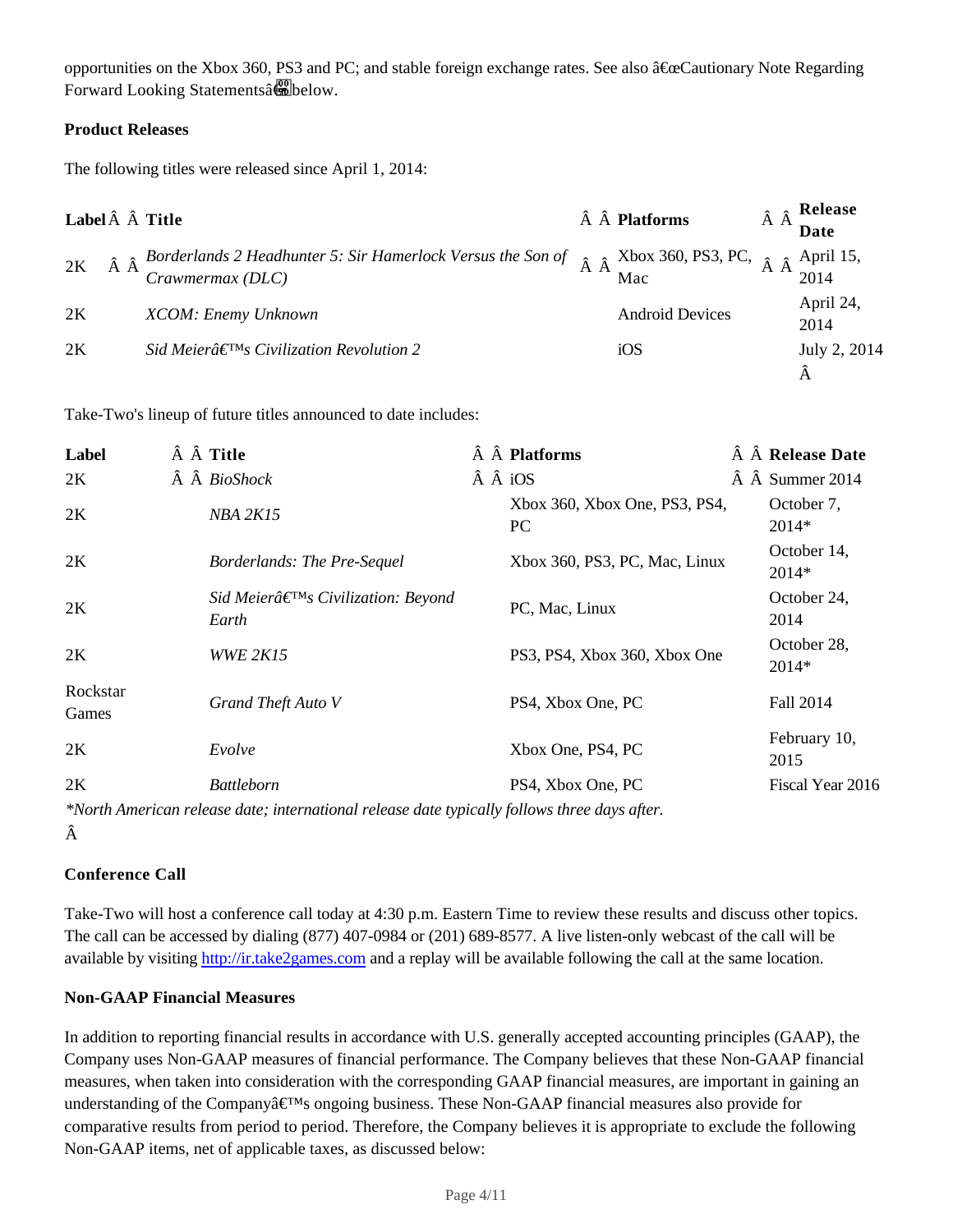- *Net effect from deferral in net revenues and related cost of goods sold* the Company defers revenue and related costs from the sale of certain titles that have undelivered elements upon the sale of the game and recognizes that revenue upon the delivery of the undelivered elements. As there is no impact to the Company $\hat{\mathbf{a}} \in \mathbb{N}$  operating cash flow, management excludes the impact of deferred net revenue and related costs from its Non-GAAP financial measures when evaluating the Company's operating performance, when planning, forecasting and analyzing future periods, and when assessing the performance of its management team. In addition, we believe that these Non-GAAP financial measures provide a more timely indication of trends in our business, provide comparability with the way our business is measured by analysts, and provide consistency with industry data sources.
- *Stock-based compensation*  $\hat{a} \in \mathcal{C}^*$  the Company does not consider stock-based compensation charges when evaluating business performance and management does not contemplate stock-based compensation expense in its short- and long-term operating plans. As a result, the Company has excluded such expenses from its Non-GAAP financial measures.
- $\bullet$  *Business reorganization, restructuring and related expenses*  $\hat{a} \in \hat{C}$  although the Company has incurred business reorganization expenses in the past, each charge relates to a discrete event based on a unique set of business objectives. Management does not believe these charges reflect the Company's primary business, ongoing operating results or future outlook. As such, the Company believes it is appropriate to exclude these expenses and related charges from its Non-GAAP financial measures.
- *Non-cash amortization of discount on convertible notes*  $\hat{a} \in \mathcal{C}$  the Company records non-cash amortization of discount on convertible notes as interest expense in addition to the interest expense already recorded for coupon payments. The Company excludes the non-cash portion of the interest expense from its Non-GAAP financial measures because these amounts are unrelated to its ongoing business operations.
- $\bullet$  *Loss on convertible note hedge and warrants, net*  $\hat{a} \in \hat{C}$  the Company entered into unwind agreements with respect to its convertible note hedge and warrant transactions. As a result of the unwind agreements, these transactions were accounted for as derivatives whereby gains and losses resulting from changes in the fair value were reported as a loss on convertible note hedge and warrants, net. The Company excludes the impact of such transactions when evaluating the Company $\hat{\mathbf{a}} \in \mathbb{M}$  operating performance. Management does not believe these gains and losses reflect the Company's primary business, ongoing operating results or future outlook. As such, the Company believes it is appropriate to exclude these gains and losses from its Non-GAAP financial measures.
- Non-cash tax expense for the impact of deferred tax liabilities associated with tax deductible amortization of goodwill  $\hat{a} \in \hat{C}^*$  due to the nature of the adjustment as well as the expectation that it will not have any cash impact in the foreseeable future, the Company believes it is appropriate to exclude this expense from its Non-GAAP financial measures*.*
- $\bullet$  *Discontinued operations*  $\hat{a} \in \hat{c}$  the Company does not engage in sales of subsidiaries on a regular basis and therefore believes it is appropriate to exclude such gains (losses) from its Non-GAAP financial measures. As the Company is no longer active in its discontinued operations, it believes it is appropriate to exclude income (losses) thereon from its Non-GAAP financial measures.

These Non-GAAP financial measures are not intended to be considered in isolation from, as a substitute for, or superior to, GAAP results. These Non-GAAP financial measures may be different from similarly titled measures used by other companies.

#### **About Take-Two Interactive Software**

Headquartered in New York City, Take-Two Interactive Software, Inc. is a leading developer, marketer and publisher of interactive entertainment for consumers around the globe. The Company develops and publishes products through its two wholly-owned labels Rockstar Games and 2K. Our products are designed for console systems, handheld gaming systems and personal computers, including smartphones and tablets, and are delivered through physical retail, digital download, online platforms and cloud streaming services. The Company's common stock is publicly traded on NASDAQ under the symbol TTWO. For more corporate and product information please visit our website at http://www.take2games.com.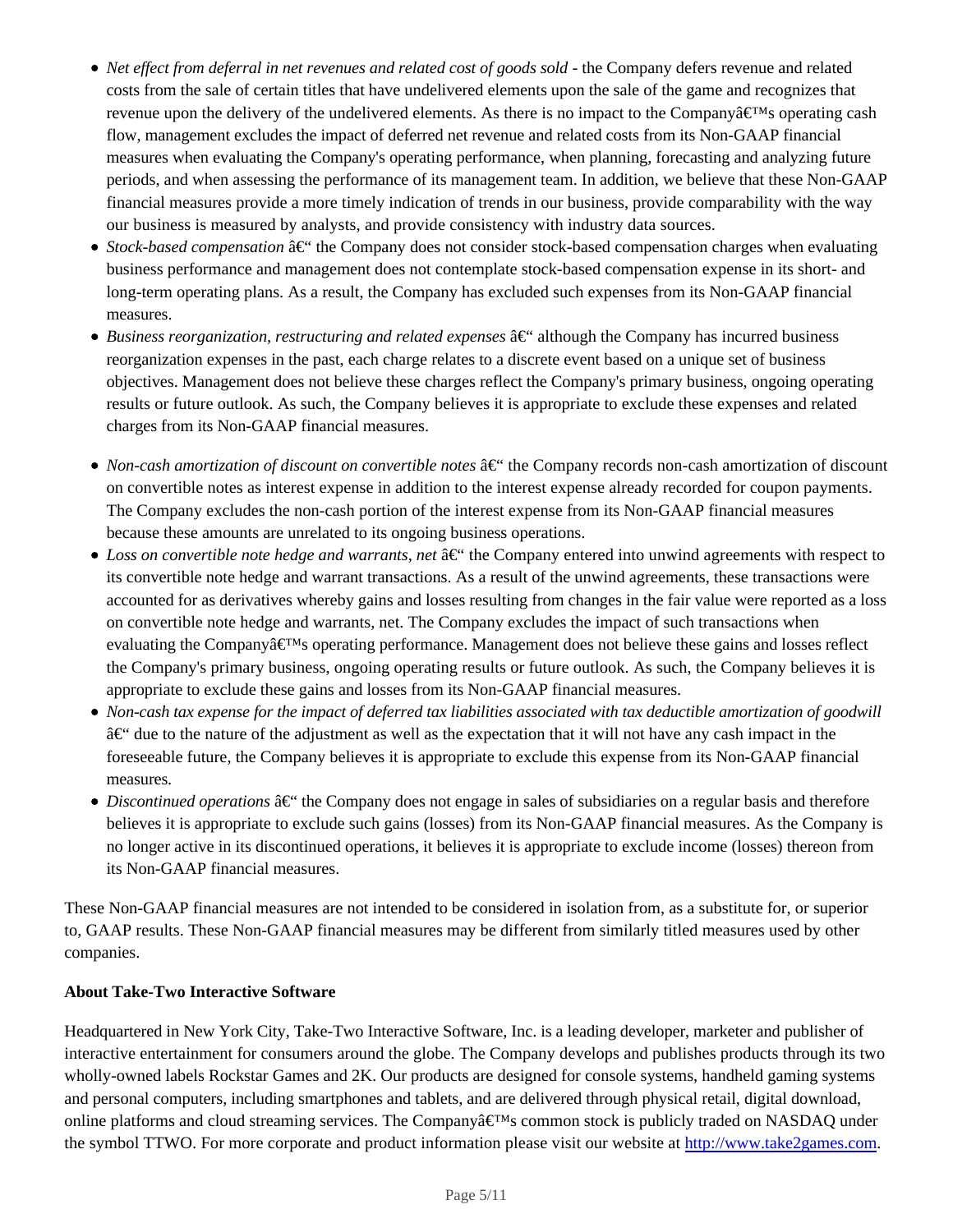All trademarks and copyrights contained herein are the property of their respective holders.

#### **Cautionary Note Regarding Forward-Looking Statements**

The statements contained herein which are not historical facts are considered forward-looking statements under federal securities laws and may be identified by words such as "anticipates," "believes," "estimates," "expects," "intends," "plans," "potential," "predicts," "projects," "seeks," "will," or words of similar meaning and include, but are not limited to, statements regarding the outlook for the Company's future business and financial performance. Such forward-looking statements are based on the current beliefs of our management as well as assumptions made by and information currently available to them, which are subject to inherent uncertainties, risks and changes in circumstances that are difficult to predict. Actual outcomes and results may vary materially from these forward-looking statements based on a variety of risks and uncertainties including: our dependence on key management and product development personnel, our dependence on our Grand Theft Auto products and our ability to develop other hit titles for current and next-generation platforms, the timely release and significant market acceptance of our games, the ability to maintain acceptable pricing levels on our games, our ability to raise capital if needed and risks associated with international operations. Other important factors and information are contained in the Company's Annual Report on Form 10-K for the fiscal year ended March 31, 2014, in the section entitled "Risk Factors," and the Company's other periodic filings with the SEC, which can be accessed at www.take2games.com. All forward-looking statements are qualified by these cautionary statements and apply only as of the date they are made. The Company undertakes no obligation to update any forward-looking statement, whether as a result of new information, future events or otherwise.

# $\hat{A}$   $\hat{A}$   $\hat{A}$

# **TAKE-TWO INTERACTIVE SOFTWARE, INC. and SUBSIDIARIES CONSOLIDATED STATEMENTS OF OPERATIONS (Unaudited)**

**(in thousands, except per share amounts)**

|                                          | Â                           |                            |  |  |  |  |
|------------------------------------------|-----------------------------|----------------------------|--|--|--|--|
|                                          | Three months ended June 30, |                            |  |  |  |  |
|                                          | Â<br>$\hat{A}$ 2014         | $\hat{A}$ 2013<br>Â        |  |  |  |  |
|                                          |                             | Â                          |  |  |  |  |
|                                          |                             | Â                          |  |  |  |  |
| Net revenue                              | $$125,425\AA$               | $$142,667\AA$              |  |  |  |  |
|                                          |                             | Â                          |  |  |  |  |
| Cost of goods sold:                      |                             |                            |  |  |  |  |
| Software development costs and royalties | 20,306                      | 53,728                     |  |  |  |  |
| Product costs                            | 18,592                      | 30,987                     |  |  |  |  |
| Internal royalties                       | 8,298                       | 2,940                      |  |  |  |  |
| Licenses                                 | $\hat{A}$ 6,960 $\hat{A}$   | 6,187<br>Â                 |  |  |  |  |
| Total cost of goods sold                 | $\hat{A}$ 54,156 $\hat{A}$  | $\hat{A}$ 93,842 $\hat{A}$ |  |  |  |  |
|                                          |                             | Â                          |  |  |  |  |
| Gross profit                             | 71,269                      | 48,825                     |  |  |  |  |
|                                          |                             | Â                          |  |  |  |  |
| General and administrative               | 39,352                      | 32,860                     |  |  |  |  |
| Selling and marketing                    | 36,846                      | 41,601                     |  |  |  |  |
| Research and development                 | 24,132                      | 20,871                     |  |  |  |  |
| Depreciation and amortization            | $\hat{A}$ 4,148 $\hat{A}$   | 3,057<br>Â                 |  |  |  |  |
| Total operating expenses                 | 104,478 Â                   | $\hat{A}$ 98,389 $\hat{A}$ |  |  |  |  |
| Loss from operations                     | (33,209)                    | (49, 564)                  |  |  |  |  |
| Interest and other, net                  | $\hat{A}$ (7,719)           | $\hat{A}$ (11,233)         |  |  |  |  |
|                                          |                             |                            |  |  |  |  |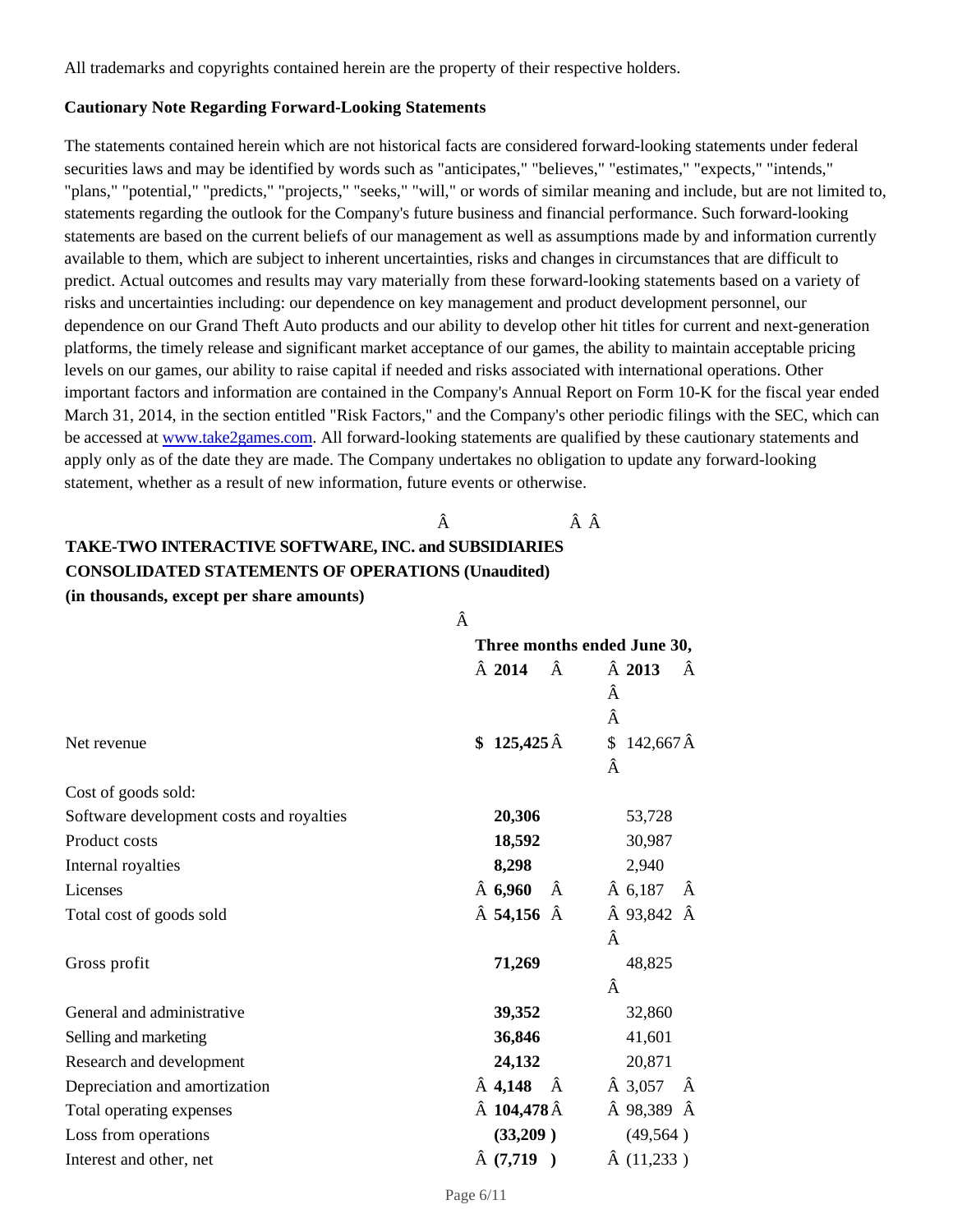| Loss before income taxes                                |              | (40,928)                   |                |             | (60, 797)                  |               |
|---------------------------------------------------------|--------------|----------------------------|----------------|-------------|----------------------------|---------------|
| (Benefit) provision for income taxes                    |              | $\hat{A}$ (5,525)          |                |             | $\hat{A}$ 1,087 $\hat{A}$  |               |
| Loss from continuing operations                         |              | (35, 403)                  |                |             | (61,884)                   |               |
| Loss from discontinued operations, net of taxes         | $\ddot{A}$ - |                            | Â              |             | $\hat{A}$ (30              | $\rightarrow$ |
| Net loss                                                |              | \$ (35,403)                |                |             | \$ (61,914)                |               |
|                                                         |              |                            |                | Â           |                            |               |
| Net loss per share:                                     |              |                            |                |             |                            |               |
| Continuing operations                                   |              | \$ (0.45)                  | $\overline{)}$ |             | \$ (0.71)                  |               |
| Discontinued operations                                 | Â-           |                            | Â              | $\hat{A}$ - |                            | Â             |
| Basic and diluted                                       |              | \$ (0.45)                  |                |             | \$ (0.71)                  | $\lambda$     |
|                                                         |              |                            |                | Â           |                            |               |
| Weighted average shares outstanding:                    |              |                            |                |             |                            |               |
| Basic and diluted                                       |              | $\hat{A}$ 79,369 $\hat{A}$ |                |             | $\hat{A}$ 86,992 $\hat{A}$ |               |
|                                                         |              |                            |                | Â           |                            |               |
| <b>Computation of Basic and Diluted EPS:</b>            |              |                            |                |             |                            |               |
| Net loss                                                | \$           | (35, 403)                  |                |             | \$ (61,914)                |               |
|                                                         |              |                            |                | Â           |                            |               |
| Weighted average shares outstanding - basic and diluted |              | $\hat{A}$ 79,369 $\hat{A}$ |                |             | $\hat{A}$ 86,992 $\hat{A}$ |               |
| Basic and diluted EPS                                   |              | \$ (0.45)                  | $\rightarrow$  |             | \$ (0.71)                  |               |
|                                                         |              |                            |                |             |                            | Â             |

Â

|                                      | Three months ended June 30, |               |  |   |      |      |  |  |  |
|--------------------------------------|-----------------------------|---------------|--|---|------|------|--|--|--|
| <b>OTHER INFORMATION</b>             |                             | 2014          |  | Â | 2013 |      |  |  |  |
|                                      |                             |               |  |   | Â    |      |  |  |  |
| Geographic revenue mix               |                             |               |  |   |      |      |  |  |  |
| <b>United States</b>                 | 52                          | $\frac{6}{9}$ |  |   | 60   | $\%$ |  |  |  |
| International                        | 48                          | $\frac{6}{9}$ |  |   | 40   | $\%$ |  |  |  |
|                                      |                             |               |  |   | Â    |      |  |  |  |
| Platform revenue mix                 |                             |               |  |   |      |      |  |  |  |
| Console                              | 67                          | $\frac{0}{0}$ |  |   | 73   | $\%$ |  |  |  |
| PC and other                         | 31                          | $\frac{0}{0}$ |  |   | 25   | $\%$ |  |  |  |
| Handheld                             | 2                           | $\frac{6}{6}$ |  |   | 2    | $\%$ |  |  |  |
|                                      |                             |               |  |   | Â    |      |  |  |  |
| Net revenue by distribution channel: |                             |               |  |   |      |      |  |  |  |
| Digital online                       | 64                          | $\frac{6}{9}$ |  |   | 51   | $\%$ |  |  |  |
| Physical retail and other            | 36                          | $\frac{6}{9}$ |  |   | 49   | $\%$ |  |  |  |
|                                      |                             |               |  |   |      | Â    |  |  |  |

# $\hat{\textbf{A}}$

# **TAKE-TWO INTERACTIVE SOFTWARE, INC. and SUBSIDIARIES CONSOLIDATED BALANCE SHEETS**

**(in thousands, except per share amounts)**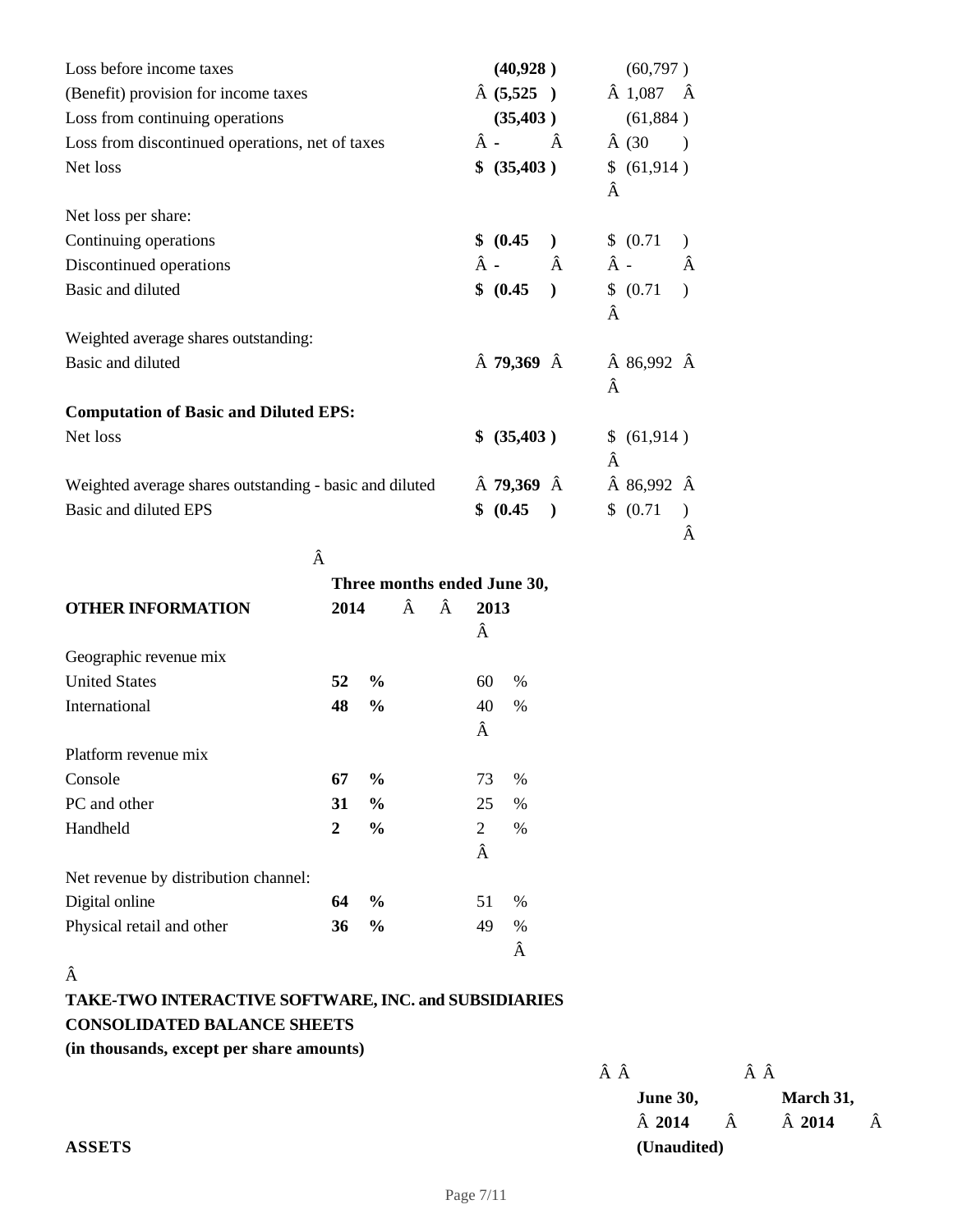| Current assets:                                                                       |                               |                                    |
|---------------------------------------------------------------------------------------|-------------------------------|------------------------------------|
| Cash and cash equivalents                                                             | \$822,000                     | \$935,400                          |
| Short-term investments                                                                | 19,369                        |                                    |
| Restricted cash                                                                       | 61,916                        | 193,839                            |
| Accounts receivable, net of allowances of \$55,982 and \$75,518 at June 30,           |                               |                                    |
| 2014 and                                                                              |                               |                                    |
| March 31, 2014, respectively                                                          | 43,165                        | 53,143                             |
| Inventory                                                                             | 23,147                        | 29,780                             |
| Software development costs and licenses                                               | 186,615                       | 116,203                            |
| Prepaid expenses and other                                                            | $\hat{A}$ 78,140<br>$\hat{A}$ | $\hat{A}$ 71,075<br>Â              |
| Total current assets                                                                  | $\hat{A}$ 1,234,352 $\hat{A}$ | $\hat{A}$ 1,399,440 $\hat{A}$<br>Â |
| Fixed assets, net                                                                     | 47,011                        | 42,572                             |
| Software development costs and licenses, net of current portion                       | 78,973                        | 109,506                            |
| Goodwill                                                                              | 227,108                       | 226,705                            |
| Other intangibles, net                                                                | 5,098                         | 5,113                              |
| Other assets                                                                          | $\hat{A}$ 15,194<br>$\hat{A}$ | $\hat{A}$ 16,294<br>Â              |
| <b>Total assets</b>                                                                   | $$1,607,736\AA$               | $$1,799,630\AA$                    |
|                                                                                       |                               | Â                                  |
| <b>LIABILITIES AND STOCKHOLDERS' EQUITY</b>                                           |                               |                                    |
| Current liabilities:                                                                  |                               |                                    |
| Accounts payable                                                                      | \$22,575                      | \$16,452                           |
| Accrued expenses and other current liabilities                                        | 175,323                       | 397,173                            |
| Deferred revenue                                                                      | $\hat{A}$<br>87,371           | $\hat{A}$ 61,195<br>Â              |
| Total current liabilities                                                             | $\hat{A}$ 285,269<br>Â        | $\hat{A}$ 474,820 $\hat{A}$        |
|                                                                                       |                               | Â                                  |
| Long-term debt                                                                        | 459,408                       | 454,031                            |
| Other long-term liabilities                                                           | $\hat{A}$ 80,022<br>Â         | $\hat{A}$ 68,973<br>Â              |
| <b>Total liabilities</b>                                                              | Â<br>$\hat{A}$ 824,699        | Â<br>997,824                       |
| Commitments and contingencies                                                         |                               | Â                                  |
| Stockholders' equity:                                                                 |                               |                                    |
| Preferred stock, \$.01 par value, 5,000 shares authorized                             |                               |                                    |
| Common stock, \$.01 par value, 200,000 shares authorized; 104,671 and                 |                               |                                    |
| 105,156 shares                                                                        |                               |                                    |
| issued and 88,433 and 88,918 outstanding at June 30, 2014 and March 31,               | 1,047                         | 1,052                              |
| 2014, respectively                                                                    |                               |                                    |
| Additional paid-in capital                                                            | 967,361                       | 954,699                            |
| Treasury stock, at cost (16,238 common shares at June 30, 2014 and March<br>31, 2014) | (276, 836)                    | (276, 836)                         |
| Retained earnings                                                                     | 85,372                        | 120,775                            |
| Accumulated other comprehensive income                                                | $\hat{A}$ 6,093<br>Â          | $\hat{A}$ 2,116<br>Â               |
| Total stockholders' equity                                                            | $\hat{A}$ 783,037 $\hat{A}$   | $\hat{A}$ 801,806 $\hat{A}$        |
| Total liabilities and stockholders' equity                                            | $$1,607,736\AA$               | $$1,799,630\AA$                    |
|                                                                                       |                               | Â                                  |
|                                                                                       | ÂÂ                            |                                    |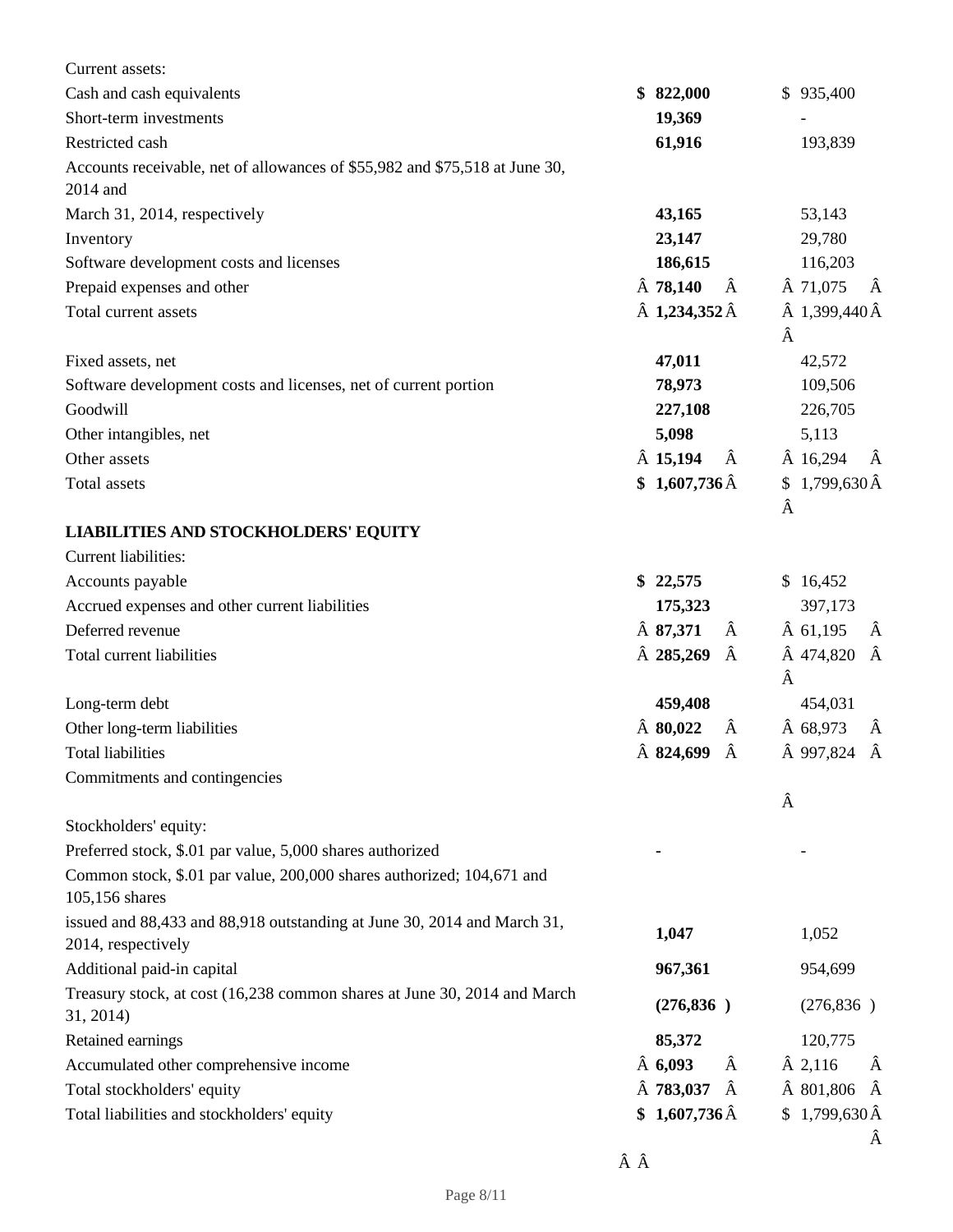# **TAKE-TWO INTERACTIVE SOFTWARE, INC. and SUBSIDIARIES CONSOLIDATED STATEMENTS OF CASH FLOWS (Unaudited) (in thousands)**

**Three months ended June 30,**  $\hat{A}$  **2014**  $\hat{A}$   $\hat{A}$   $\hat{A}$   $\hat{A}$  **2013**  $\hat{A}$  $\hat{A}$ **Operating activities:** Net loss **\$ (35,403 )** \$ (61,914 ) Adjustments to reconcile net loss to net cash (used in) provided by operating activities: Amortization and impairment of software development costs and licenses **7,255** 43,238 Depreciation and amortization **4,148** 3,057 Loss from discontinued operations **-** 30 Amortization and impairment of intellectual property **105** 139 Stock-based compensation **9,979** 5,947 Amortization of discount on Convertible Notes **5,377** 5,346 Amortization of debt issuance costs **431** 497 Loss on change in fair value of convertible note hedge and warrant transactions **-** 1,911 Other, net **134** 742 Changes in assets and liabilities, net of effect from purchases of businesses: Restricted cash **132,002** (17,969 ) Accounts receivable **9,978** 154,394 Inventory **6,633** 2,366 Software development costs and licenses **(42,990)** (42,070) Prepaid expenses, other current and other non-current assets **(2,397 )** 3,378 Deferred revenue **26,176** 1,064 Accounts payable, accrued expenses and other liabilities **(208,944)** (92,583) Net cash used in discontinued operations  $\hat{A}$   $\hat{A}$   $\hat{A}$   $\hat{A}$  (372 ) Net cash (used in) provided by operating activities  $\hat{A}$  (87,516)  $\hat{A}$  7,201  $\hat{A}$ Â **Investing activities:** Purchase of fixed assets **(8,392 )** (7,994 ) Purchases of short-term investments  $\hat{A}$  (19,415)  $\hat{A}$  -  $\hat{A}$ Net cash used in investing activities  $\hat{A}$  (27,807)  $\hat{A}$  (7,994) Â **Financing activities:** Proceeds from issuance of Convertible Notes **a** *example 146,250 example 146,250 example 146,250* Payment of debt issuance costs  $\hat{A}$   $\hat{A}$   $\hat{A}$   $\hat{A}$   $\hat{A}$   $\hat{A}$   $\hat{A}$   $\hat{A}$   $\hat{A}$   $\hat{A}$   $\hat{A}$   $\hat{A}$   $\hat{A}$   $\hat{A}$   $\hat{A}$   $\hat{A}$   $\hat{A}$   $\hat{A}$   $\hat{A}$   $\hat{A}$   $\hat{A}$   $\hat{A}$   $\hat{A}$   $\hat{A}$ Net cash provided by financing activities  $\hat{A}$  **a**  $\hat{A}$   $\hat{A}$   $\hat{A}$   $\hat{A}$   $\hat{A}$   $\hat{A}$   $\hat{A}$   $\hat{A}$   $\hat{A}$   $\hat{A}$   $\hat{A}$   $\hat{A}$   $\hat{A}$   $\hat{A}$   $\hat{A}$   $\hat{A}$   $\hat{A}$   $\hat{A}$   $\hat{A}$   $\hat{A}$   $\hat{A}$ Â Effects of foreign exchange rates on cash and cash equivalents  $\hat{A}$  1,923  $\hat{A}$   $\hat{A}$  399  $\hat{A}$ Â Net (decrease) increase in cash and cash equivalents **(113,400 )** 243,813 Cash and cash equivalents, beginning of year  $\hat{A}$  935,400  $\hat{A}$   $\hat{A}$  402,502  $\hat{A}$ 

Cash and cash equivalents, end of period **\$** 822,000 Å \$ 646,315 Å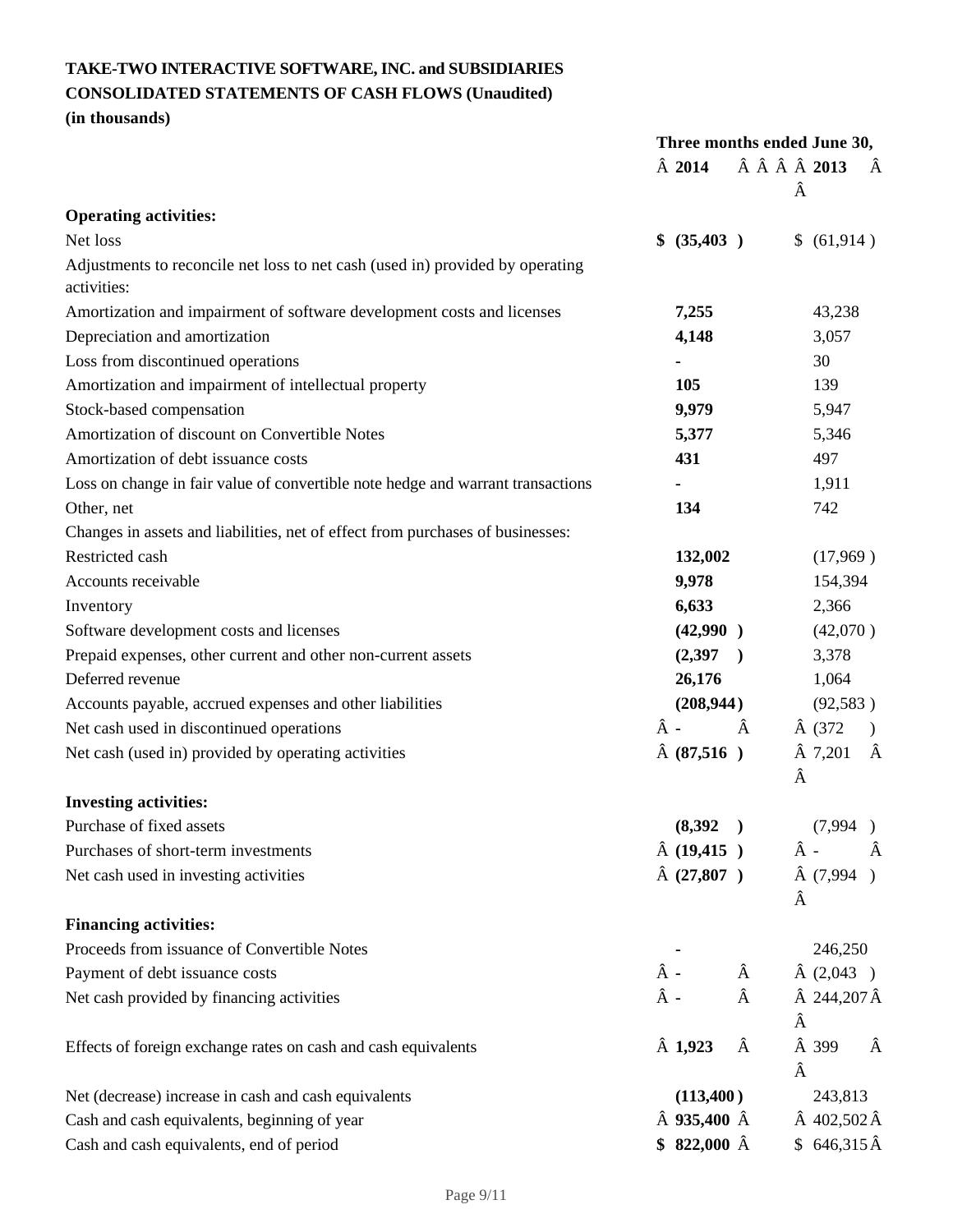Â

# **TAKE-TWO INTERACTIVE SOFTWARE, INC. and SUBSIDIARIES**

# **RECONCILIATION OF GAAP TO Non-GAAP MEASURES (Unaudited)**

**(in thousands, except per share amounts)**

|                                                                         |                             |                            |   | Â |                           |   |
|-------------------------------------------------------------------------|-----------------------------|----------------------------|---|---|---------------------------|---|
|                                                                         |                             |                            |   | Â |                           |   |
|                                                                         | Three months ended June 30, |                            |   |   |                           |   |
|                                                                         |                             | $\hat{A}$ 2014             | Â |   | $\hat{A}$ 2013            | Ä |
| <b>Net Revenues</b>                                                     |                             |                            |   |   |                           |   |
| <b>GAAP Net Revenues</b>                                                |                             | \$125,425                  |   |   | \$142,667                 |   |
| Net effect from deferral in net revenues                                |                             | $\hat{A}$ 26,186 $\hat{A}$ |   |   | $\hat{A}$ 1,636 $\hat{A}$ |   |
| <b>Non-GAAP Net Revenues</b>                                            |                             | $$151,611 \,\AA$           |   |   | $$144,303\,\text{\AA}$    |   |
|                                                                         |                             |                            |   | Â |                           |   |
| Digital Online Revenues (included in Net Revenues above)                |                             |                            |   |   |                           |   |
| <b>GAAP Digital Online Revenues</b>                                     |                             | \$80,201                   |   |   | \$72,856                  |   |
| Net effect from deferral in digital online revenues                     |                             | $\hat{A}$ 26,186 $\hat{A}$ |   |   | $\hat{A}$ 1,636 $\hat{A}$ |   |
| <b>Non-GAAP Digital Online Revenues</b>                                 |                             | $$106,387\AA$              |   |   | $$74,492 \text{ Å}$       |   |
|                                                                         |                             |                            |   | Â |                           |   |
| <b>Gross Profit</b>                                                     |                             |                            |   |   |                           |   |
| <b>GAAP Gross Profit</b>                                                |                             | \$71,269                   |   |   | \$48,825                  |   |
| Net effect from deferral in net revenues and related cost of goods sold |                             | 15,318                     |   |   | 1,143                     |   |
| Stock-based compensation                                                |                             | 1,471                      | Â |   | $\hat{A}$ 1,098           | Â |
| <b>Non-GAAP Gross Profit</b>                                            |                             | $$8,058 \,\hat{\rm A}$     |   |   | $$51,066 \text{ Å}$       |   |
|                                                                         |                             |                            |   | Â |                           |   |
| <b>Loss from Operations</b>                                             |                             |                            |   |   |                           |   |
| <b>GAAP Loss from Operations</b>                                        |                             | \$ (33,209)                |   |   | \$ (49,564)               |   |
| Net effect from deferral in net revenues and related cost of goods sold |                             | 15,318                     |   |   | 1,143                     |   |
| Stock-based compensation                                                |                             | 9,979                      |   |   | 5,947                     |   |
| Business reorganization, restructuring and related                      |                             | $\hat{A}$ 195              | Â |   | $\hat{A}$ -               | Â |
| <b>Non-GAAP Loss from Operations</b>                                    |                             | \$(7,717)                  |   |   | (42, 474)                 |   |
|                                                                         |                             |                            |   | Â |                           |   |
| <b>Net Loss</b>                                                         |                             |                            |   |   |                           |   |
| <b>GAAP Net Loss</b>                                                    |                             | \$ (35,403)                |   |   | \$ (61,914)               |   |
| Net effect from deferral in net revenues and related cost of goods sold |                             | 11,757                     |   |   | 1,143                     |   |
| Stock-based compensation                                                |                             | 7,659                      |   |   | 5,947                     |   |
| Business reorganization, restructuring and related                      |                             | 156                        |   |   |                           |   |
| Non-cash amortization of discount on Convertible Notes                  |                             | 4,127                      |   |   | 5,346                     |   |
| Loss on convertible note hedge and warrants, net                        |                             |                            |   |   | 1,911                     |   |
| Non-cash tax expense                                                    |                             | 473                        |   |   | 482                       |   |
| Discontinued operations                                                 | Â-                          |                            | Â |   | $\hat{A}$ 30              | Â |
| <b>Non-GAAP Net Loss</b>                                                |                             | \$ (11,231)                |   |   | \$ (47,055)               |   |
|                                                                         |                             |                            |   | Â |                           |   |
| <b>Diluted Earnings (Loss) Per Share</b>                                |                             |                            |   |   |                           |   |
| GAAP earnings (loss) per share                                          |                             | \$ (0.45)                  |   |   | \$ (0.71)                 |   |